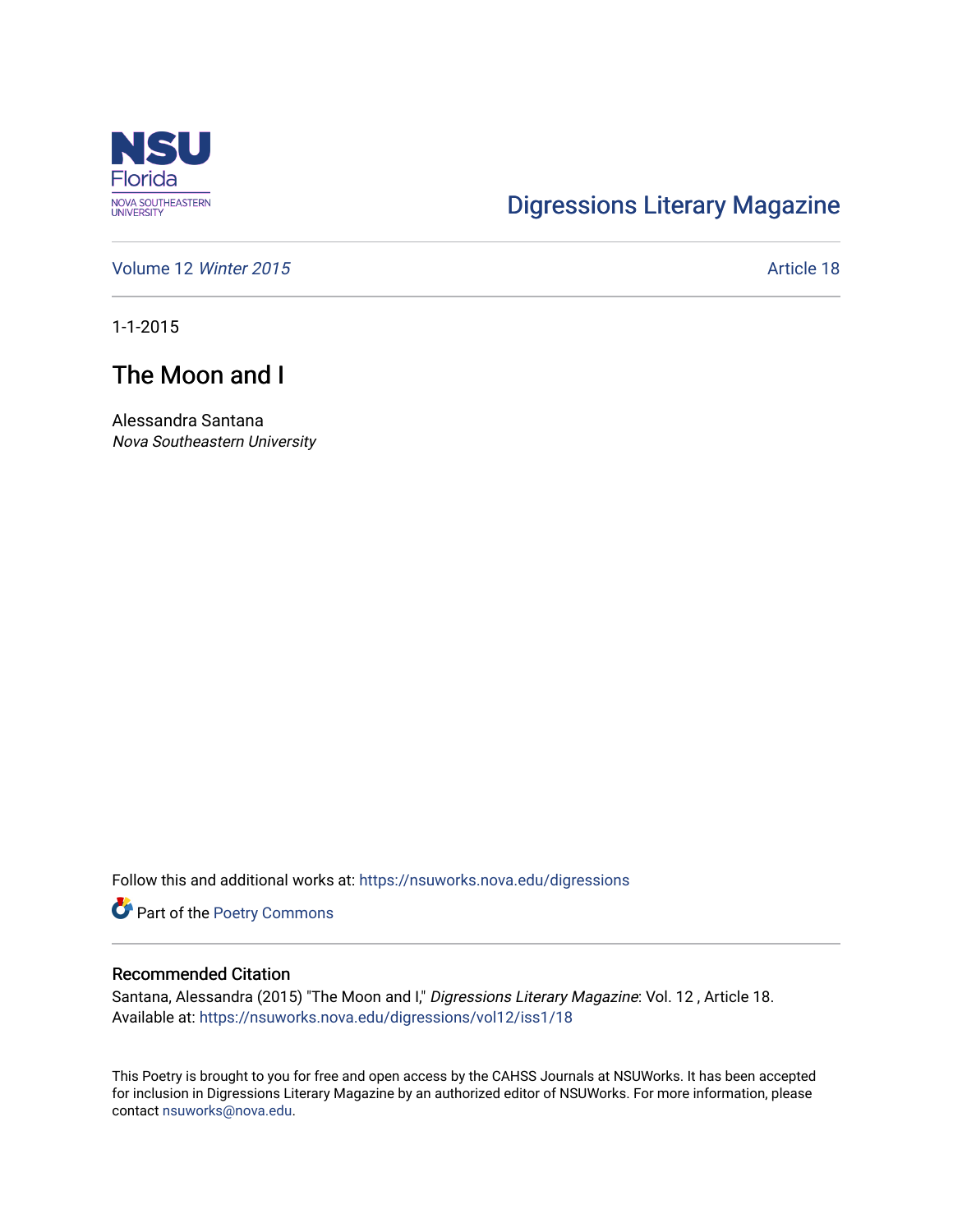## The Moon and I

#### Author Bio

I die on these pages

so I can

live in life